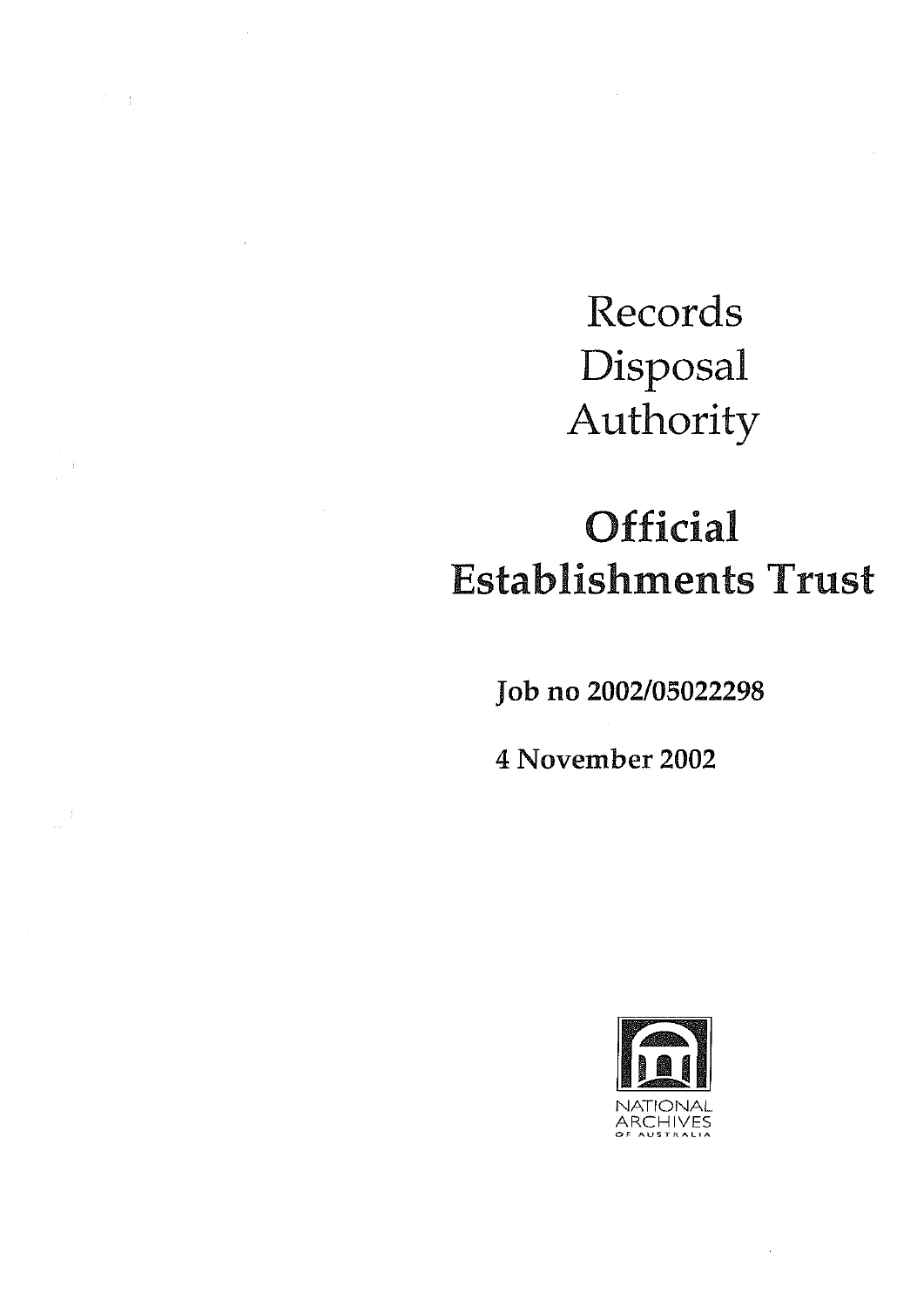© Commonwealth of Australia 2002

 $\sim 10^{-1}$ 

 $\frac{1}{2}$ 

 $\cdot \}$ 

 $\hat{\mathcal{A}}$ 

 $\bar{1}$ 

 $\label{eq:2} \begin{split} \mathcal{L}_{\text{max}}(\mathcal{L}_{\text{max}}) = \mathcal{L}_{\text{max}}(\mathcal{L}_{\text{max}}) \end{split}$ 

This work is copyright. Apart from any use as permitted under the *Copyright Act* 1968,no part may be reproduced by any process without prior written permission from the National Archives of Australia. Requests and inquiries concerning reproduction and rights should be directed to the Publications Manager, National Archives of Australia, PO Box 7425, Canberra Mail Centre ACT 2610, Australia.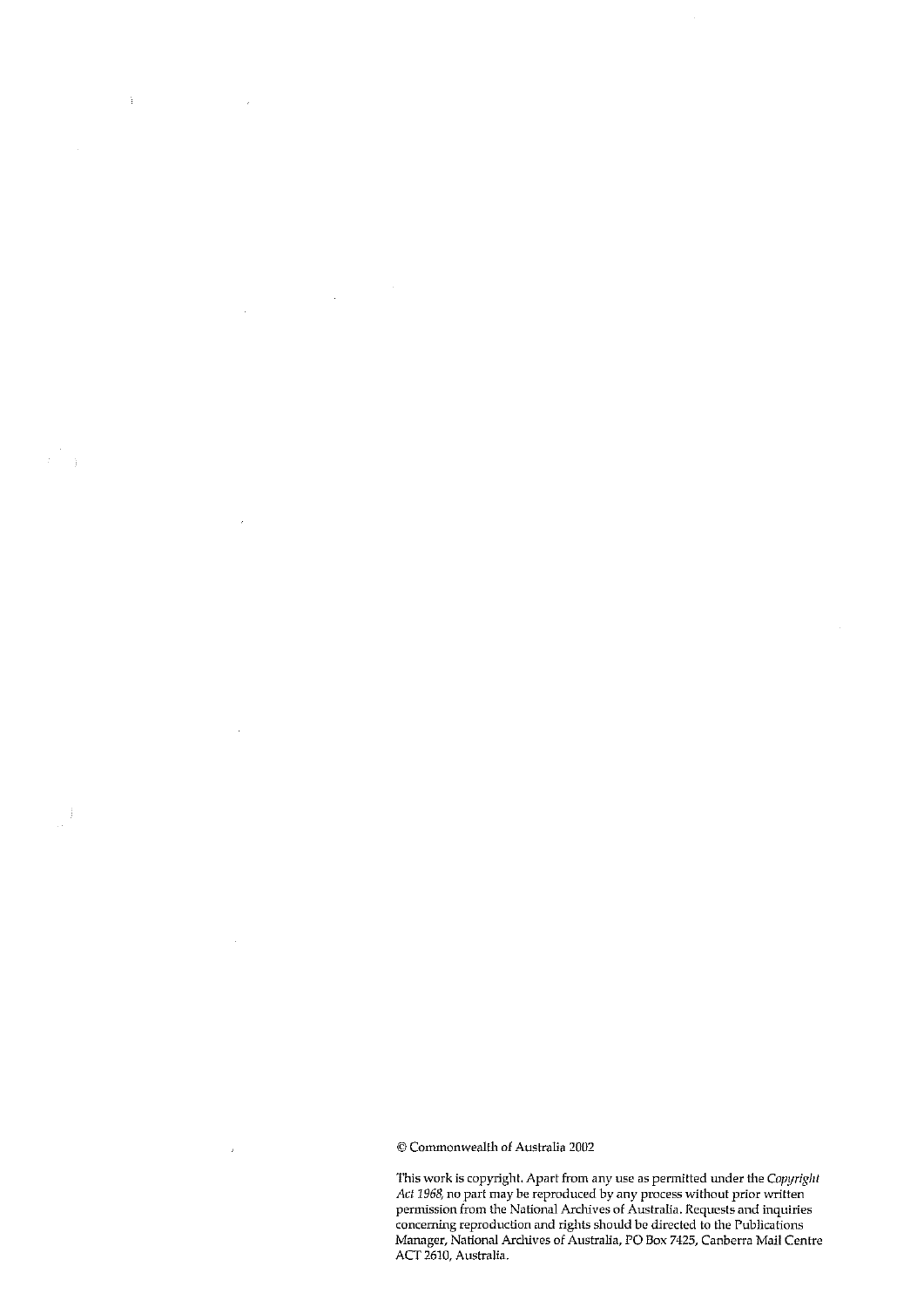### **CONTENTS**

 $\mathcal{L}_{\mathrm{H}}$ 

 $\overline{1}$ 

 $\frac{1}{2}$ 

Ĵ

 $\hat{\mathcal{A}}$ 

| <b>INTRODUCTION</b>         | 5 |
|-----------------------------|---|
| Disposal authorisation      | 5 |
| Purpose of this authority   | 5 |
| Using this authority        | 5 |
| Amendment of this authority | 6 |
| <b>CONTACT INFORMATION</b>  | 6 |
| <b>AUTHORISATION</b>        | 7 |
| <b>CLASSES</b>              | 9 |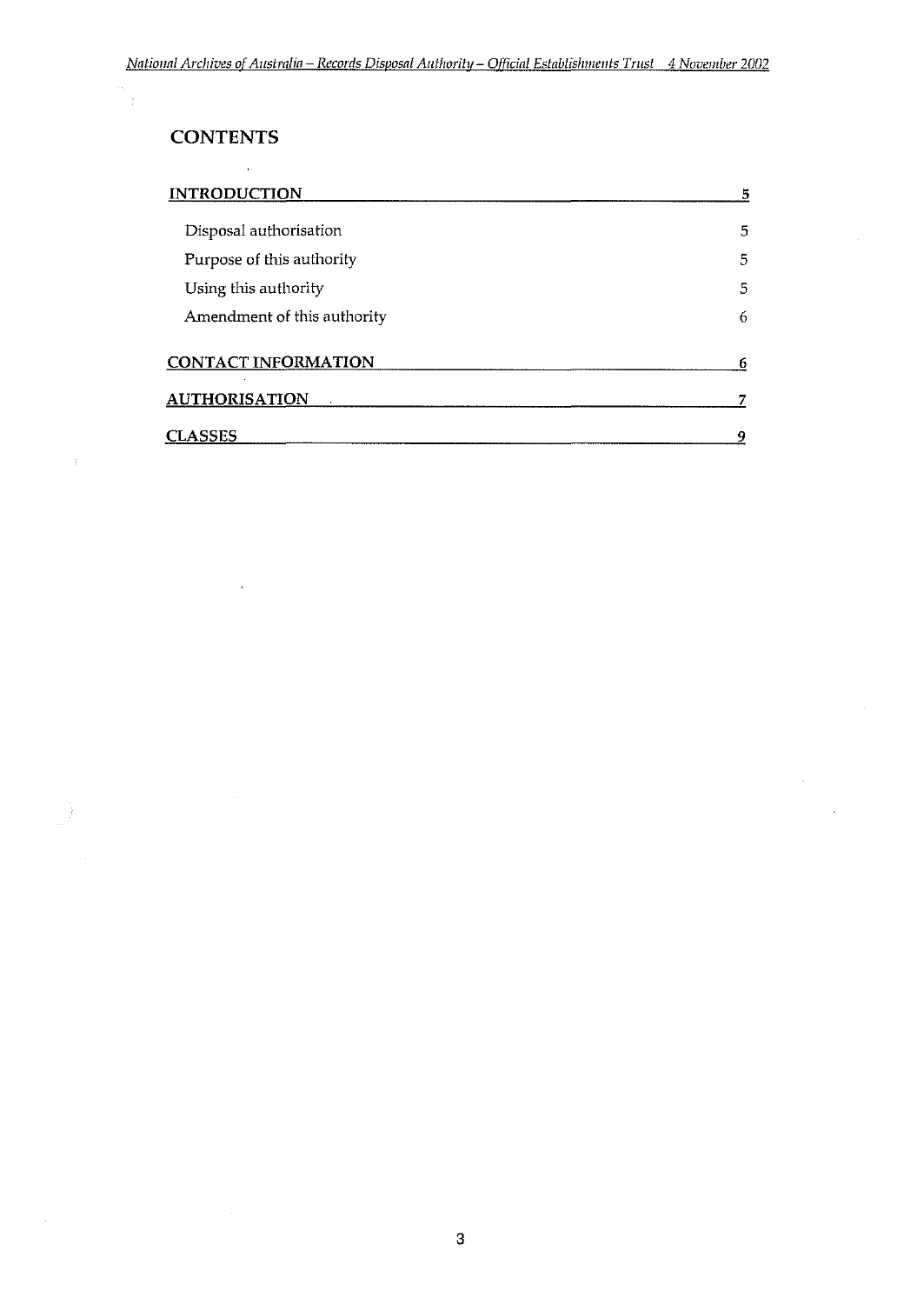$\label{eq:2} \begin{array}{c} \mathcal{L}^{(2)} \rightarrow \mathcal{L}^{(1)} \\ \mathcal{L}^{(2)} \rightarrow \mathcal{L} \end{array}$ 

 $\frac{1}{2}$ 

 $\frac{1}{2}$ 

 $\hat{J}$ 

 $\bar{\mathcal{A}}$ 

 $\bar{r}$ 

 $\label{eq:2} \frac{1}{\sqrt{2}}\sum_{i=1}^n\frac{1}{\sqrt{2\pi}}\int_0^1\frac{1}{\sqrt{2\pi}}\left(\frac{1}{\sqrt{2\pi}}\right)^2\frac{1}{\sqrt{2\pi}}\frac{1}{\sqrt{2\pi}}\int_0^1\frac{1}{\sqrt{2\pi}}\frac{1}{\sqrt{2\pi}}\frac{1}{\sqrt{2\pi}}\frac{1}{\sqrt{2\pi}}\frac{1}{\sqrt{2\pi}}\frac{1}{\sqrt{2\pi}}\frac{1}{\sqrt{2\pi}}\frac{1}{\sqrt{2\pi}}\frac{1}{\sqrt{2\pi}}\frac{1}{\sqrt{$ 

[This page left Intentionally blank]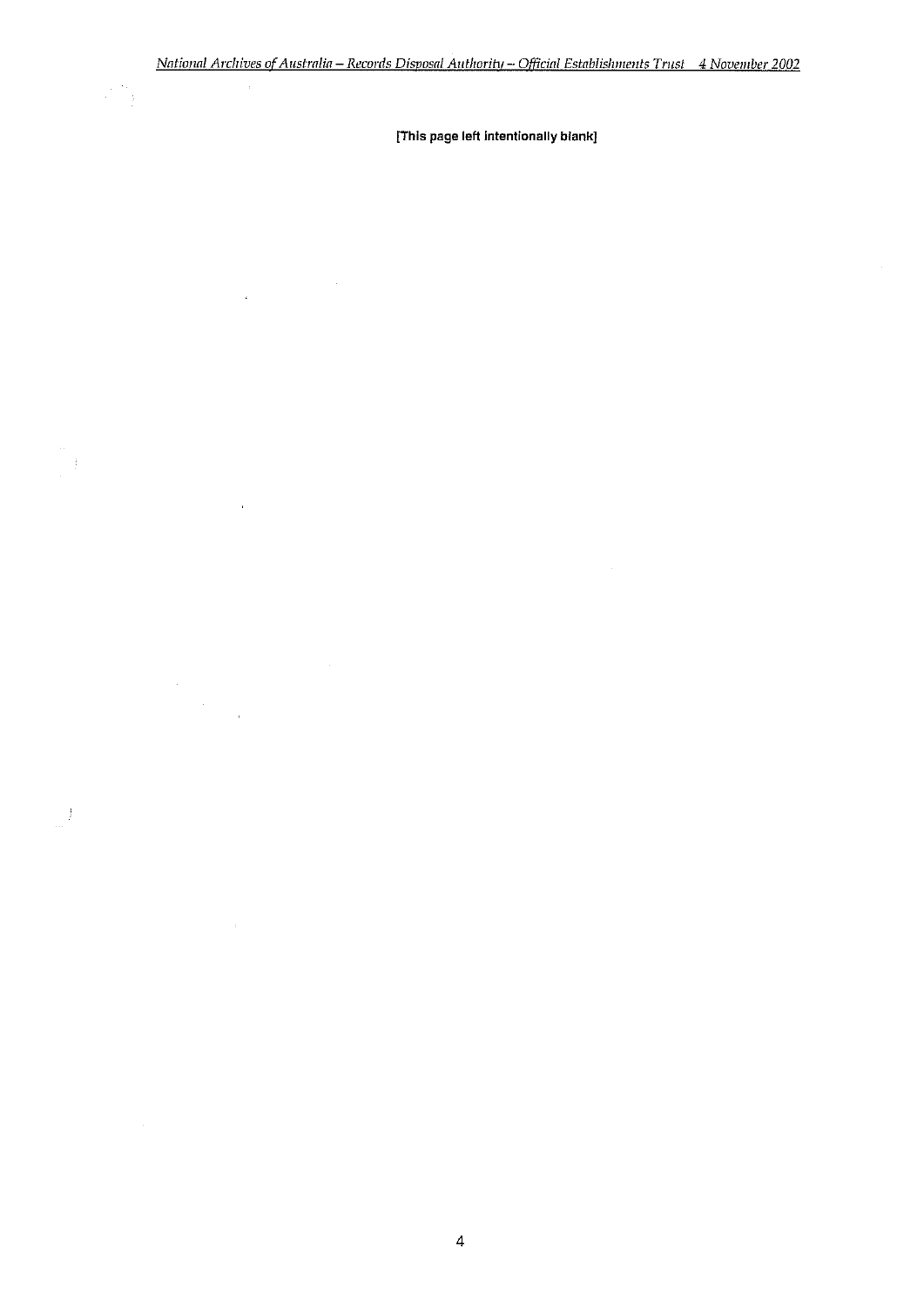#### **INTRODUCTION**

#### Disposal authorisation

Under section 24 of the Archives Act 1983 a person must not engage in conduct that results in the destruction or other disposal of a Commonwealth record; or the transfer of the custody or ownership of a Commonwealth record; or damage to or alteration of a Commonwealth record; unless the action of disposal is positively required by law, or takes place with the permission of the Archives or in accordance with a normal administrative practice of which the Archives does not disapprove.

Advice on the provisions of the Archives Act may be obtained from the Canberra Office of the National Archives of Australia.

Where required, the Archives gives its permission for the destruction or other disposal of Commonwealth records by issuing disposal authorities. The Archives also uses disposal authorities to identify classes of records that have been appraised as requiring retention as national archives, or to modify or withdraw its permission for disposal.

Disposal authorities may be issued to a particular agency or agencies, or may be of general application within the Commonwealth.

#### Purpose of this authority

This authority authorises the destruction or other disposal of Commonwealth records as required by the Archives Act. It may also contain descriptions of records to be retained as national archives,

The requirements to retain records are based on business needs, broader organisational accountability and community expectations. This authority takes into consideration the interest of all stakeholders including the agency and its administrative needs in discharging its functional responsibilities, as well the Archives' stakeholders' interests in the selection and preservation of records as national archives. For information on the Archives' appraisal objectives and the selection of records as national archives, see the Archives' publication Why Records are Kept, Directions in Appraisal.

#### Using this authority

This authority applies only to the records or classes of records described in the authority. The destruction or other disposal or records can be made only in accordance with the specific requirements set out in this authority.

This authority is to be used to sentence records. Sentencing involves the examination of records in order to identify the individual disposal class to which they belong. This process enables the sentencing officer to determine the appropriate disposal action for the records. Advice on sentencing can be obtained from your nearest National Archives office.

Where the method of recording the information changes (eg from a manual card system to an electronic system, or when information is migrated from one system to a new system) this authority can still be used to sentence the records created, providing the records document the same function and activity. The information must be accessible for the period of time prescribed in the authority. Agencies will need to ensure that any software, hardware or documentation required to enable continuing access to the data is available for the periods prescribed.

The authority may include specific requirements to destroy records but generally retention requirements **indicate a minimum period for retention. TIle agency may extend minimum**  retention periods if it considers that there is an administrative need to do so. Where an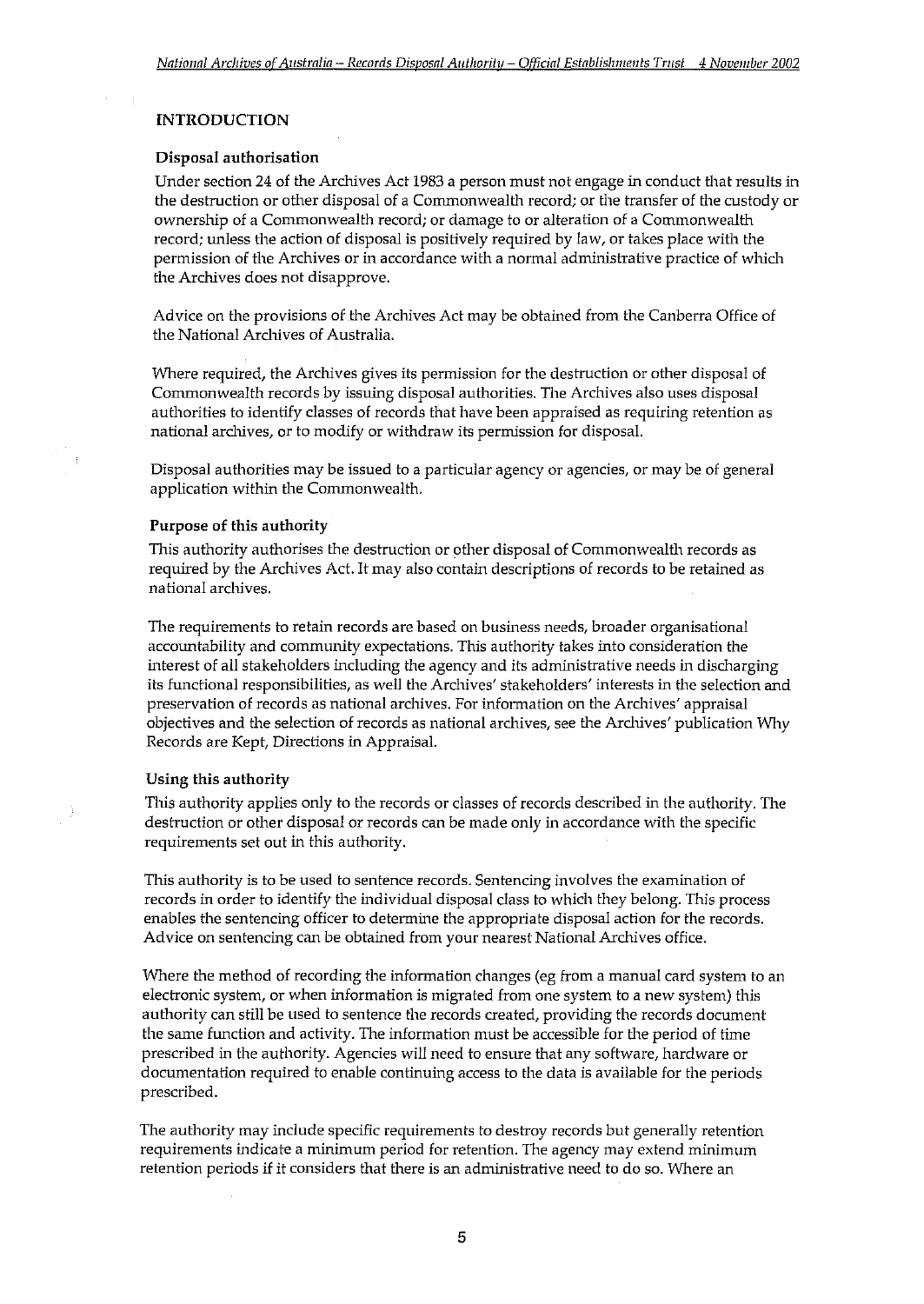agency believes that its accountability will be substantially compromised because a retention period or periods are not adequate, the agency should contact the National Archives for review of the retention period.

This authority should be used in conjunction with the Administrative Functions Disposal Authority (AFDA) issued by the Archives to cover housekeeping and other administrative records common to most Commonwealth agencies. For certain agencies, it is not appropriate to use all the disposal coverage in AFDA because some of the activities as described, or retention requirements identified, do not meet the agencies' needs. If this is the case, alternative disposal arrangements may be included in this authority or may have already been included in an earlier records disposal authority.

Records already sentenced as 'retain permanently' using previous Records Disposal Authorities (RDAs) and which fall within the date range of the function(s) seeped in this authority should now be re-sentenced.

From time to time the National Archives places 'freezes' on the disposal of some groups of records, which places a moratorium on the destruction of these records. If you require further information about disposal freezes and whether they affect the application of this Records Disposal Authority, please contact the National Archives at recordkeeping@naa.gov.au

Appropriate arrangements need to be made with the National Archives when records are to be transferred into custody. The National Archives accepts for transfer only those records designated as national archives.

#### Amendment of this authority

The National.Archives must approve all amendments or variations to the classes in this authority. Officers who have difficulty using the authority should approach the agency Records Manager. If there are problems with the application of the authority that cannot be resolved by the agency, the Records Manager should contact the National Archives.

#### CONTACT INFORMATION

- 1. For requests to change this authority contact the Canberra Office of the National Archives of Australia Queen Victoria Terrace Tel: (02) 6212 3610 Parkes ACT 2600 Fax: (02) 6212 3989 PO Box 7425 **Email:** recordkeeping@naa.gov.au Canberra Mail Centre ACT 2610 Website: www.naa.gov.au
- 2. For sentencing advice contact your local office of the National Archives. The address and phone number of your local office can be found at the National Archives website address above.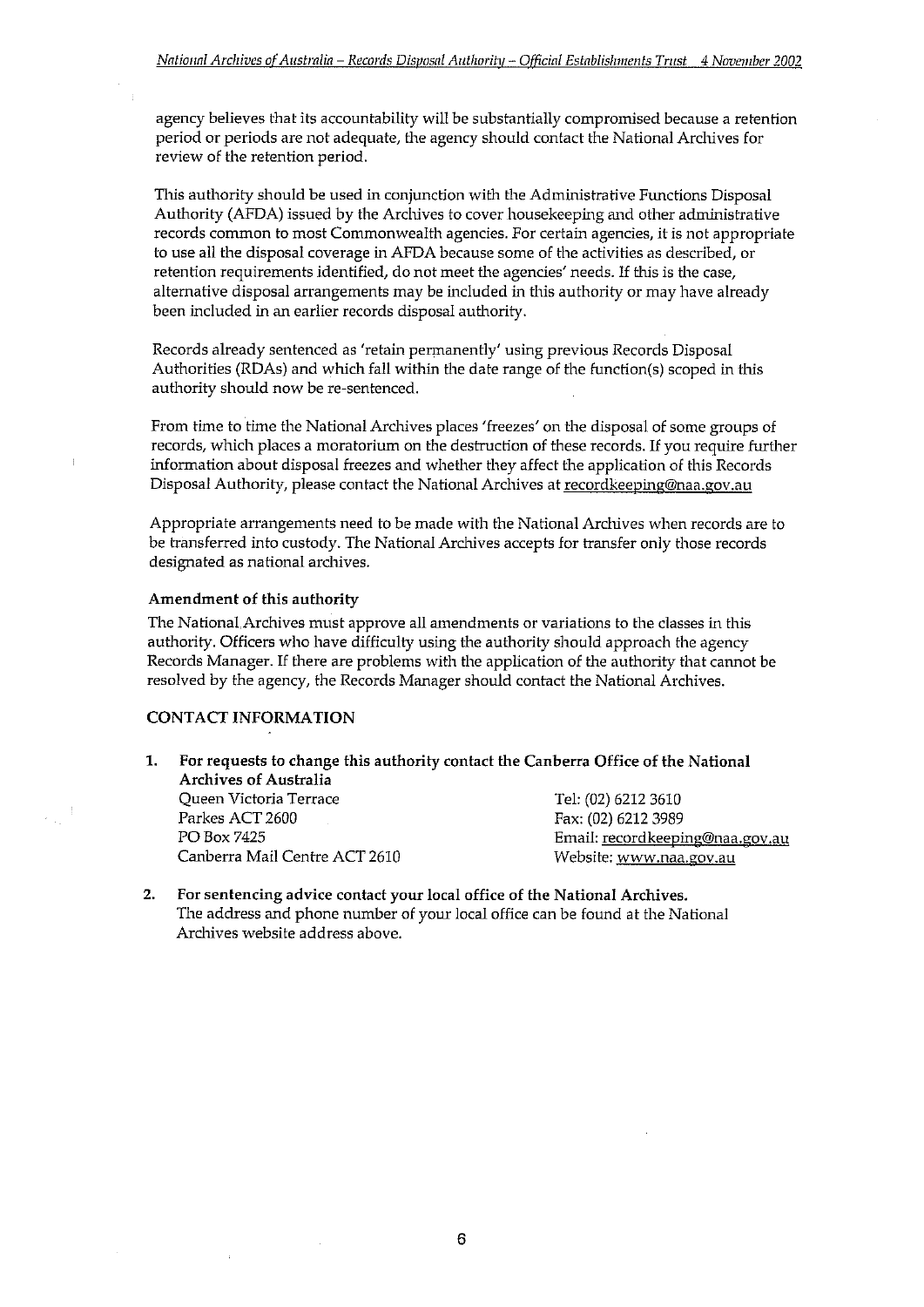#### RDA Job No 2002/05022298

### **AUTHORISATION**

RECORDS DISPOSAL AUTHORITY

| Person to whom notice of<br>authorisation is given: | The Secretary<br>Department of the Prime Minister &<br>Cabinet<br>3-5 National Circuit<br><b>BARTON ACT 2600</b>       |  |
|-----------------------------------------------------|------------------------------------------------------------------------------------------------------------------------|--|
| Punposer                                            | AUTHORISES ARRANGEMENTS FOR THE DISPOSAL OF<br>RECORDS IN ACCORDANCE WITH SECTION 24(2)(b) OF<br>THE ARCHIVES ACT 1983 |  |
| <b>Application:</b>                                 | Records described in the disposal classes                                                                              |  |

n sa ta ba sa kalimin ng katika ng kalimin ng ngang panakan ng pangang ng katika ng pangangangan ng ng kaliminang ng pang

This authorisation applies to only the disposal of the records described on the authority in accordance with the disposal action specified on the authority. The authority will apply only if disposal takes place with the consent of the agency that is responsible at the time of disposal for the functions documented in the records concerned.

**Authorising Officer** National Archives of Australia

Krian

 $\mathcal{L}_{\mathrm{eff}}$  )

Kathryn Swan Acting Director Recordkeeping Implementation

Date of issue: 4 November 2002

Date of amendment:

Expiry date: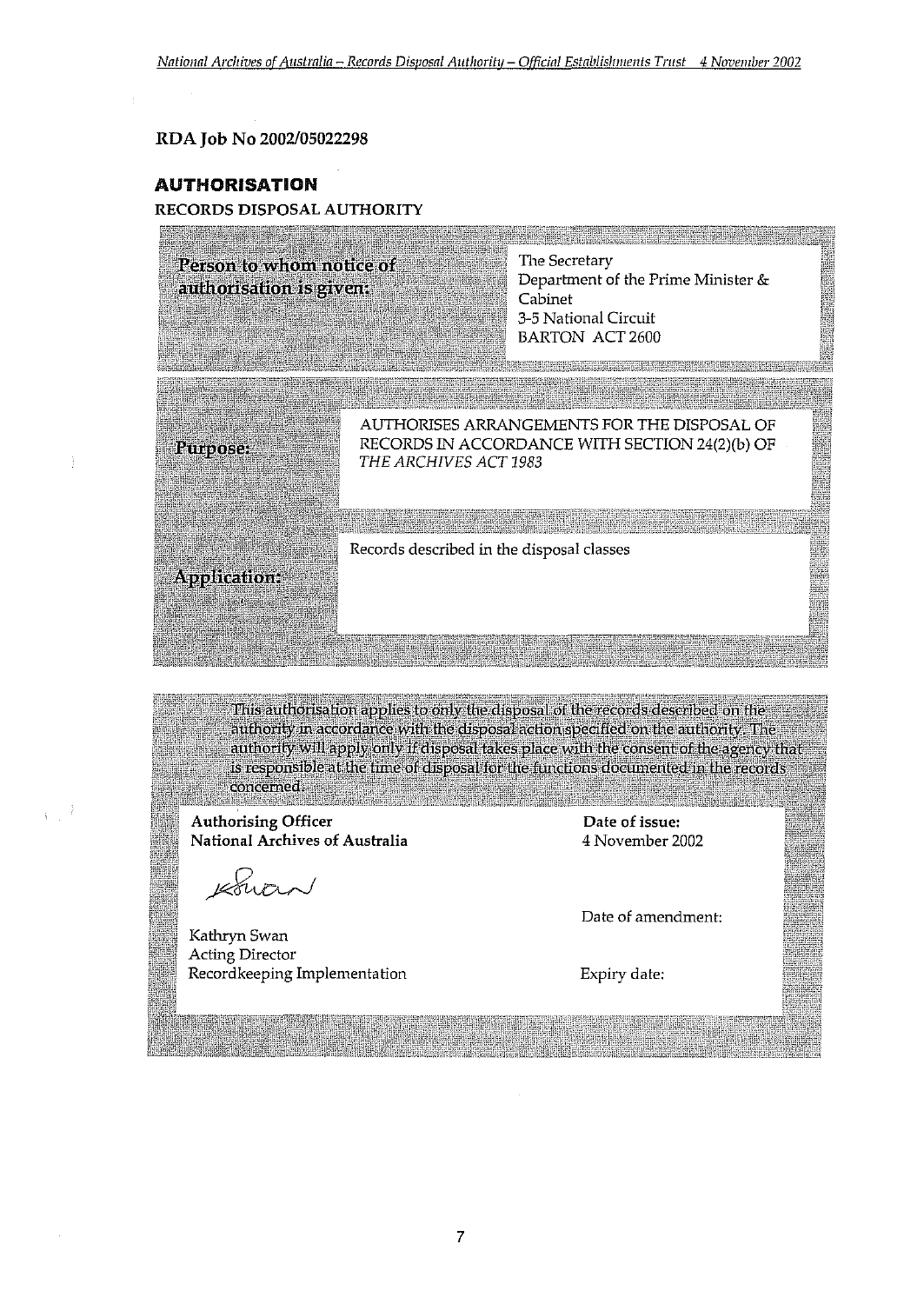$\hat{\mathcal{A}}$ 

 $\bar{1}$ 

 $\sim$ 

 $\langle \hat{u} \rangle$ 

[This page left intentionally blank]

 $\sim$   $\sim$ 

 $\hat{\boldsymbol{\beta}}$ 

 $\ddot{\phantom{a}}$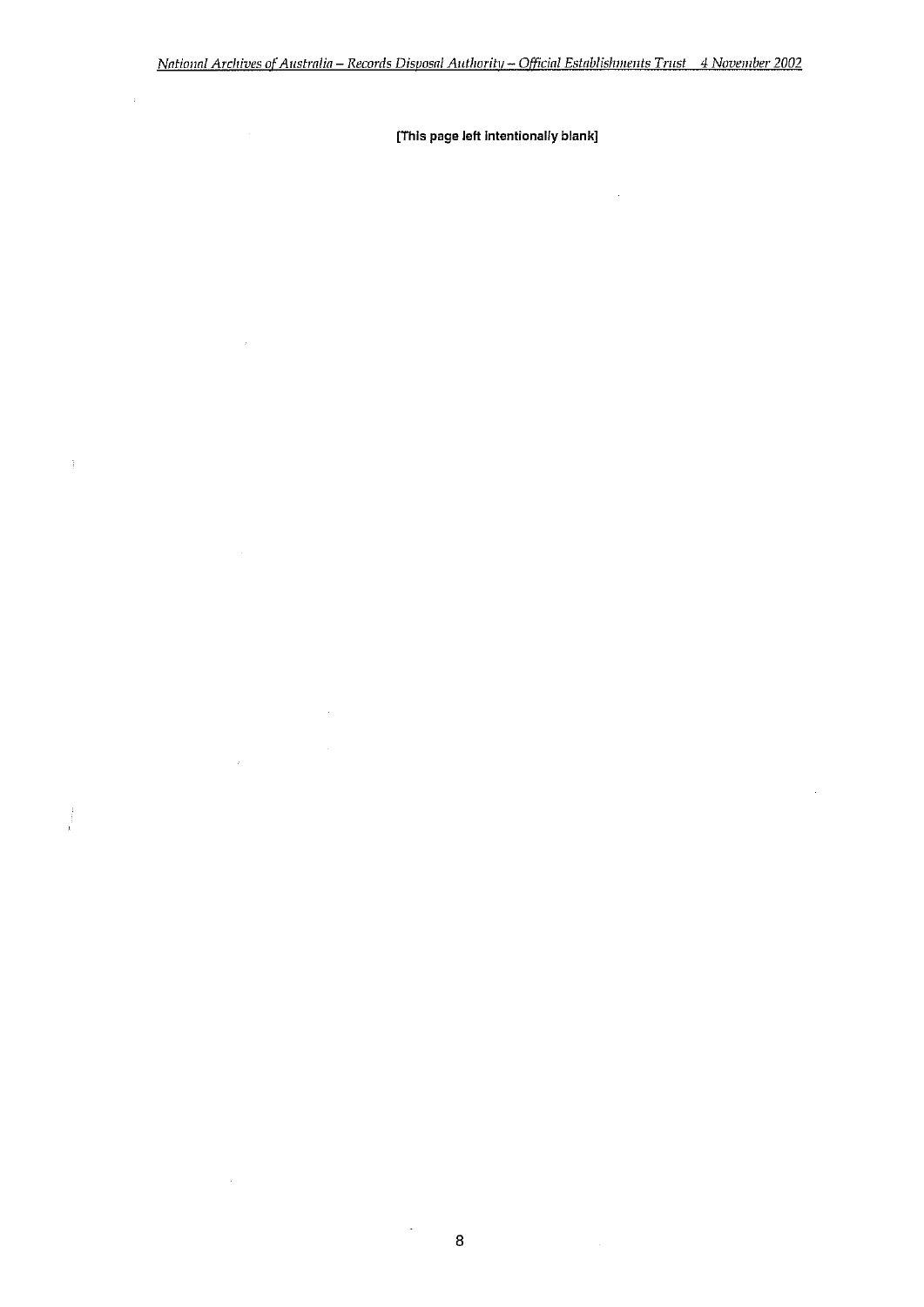The function associated with providing advice and making recommendations to government on the operation, conservation, and long-term development of the four official residences. Also includes consultation with the occupants of the residences; officials of the Office of the Official Secretary to the Governor-General; and the Department of the Prime Minister and Cabinet.

#### **Advice**

 $\hat{t}$ 

Ì

The activities associated with offering opinions by or to the organisation as to an action or judgement. Includes the process of advising.

| Entry<br>4626 | <b>Description of Records</b><br>Records documenting advice provided by the Prime<br>Minister and the Governor-General to the Trust on the<br>management, operation, conservation needs and<br>maintenance of the four official establishments.<br>Includes advice provided in the form of briefing notes<br>and minutes.<br>(Date Range: 1979 - )                                                               | Disposal Action<br>Retain as national<br>archives |
|---------------|------------------------------------------------------------------------------------------------------------------------------------------------------------------------------------------------------------------------------------------------------------------------------------------------------------------------------------------------------------------------------------------------------------------|---------------------------------------------------|
| 4627          | Records documenting advice provided by the Trust to<br>the Prime Minister and the Governor-General on the<br>management, operation, conservation needs and<br>maintenance of the four official establishments.<br>includes advice provided in the form of:<br>briefing notes<br>÷<br>minutes providing advice to the Prime Minister<br>۰<br>minutes providing coordination comments.<br>۰<br>(Date Range: 1979 - | Retain as national<br>archives                    |
| 4628          | Records documenting advice provided to the Trust from<br>external sources, including consultants, contractors etc,<br>on matters with far reaching impact on the management,<br>operation, conservation needs and maintenance of the<br>four official establishments.<br>(Date Range: 1979 -                                                                                                                     | Retain as national<br>archives                    |
| 4629          | Records documenting advice provided to the Trust from<br>external sources, including consultants, contractors etc,<br>on routine matters relating to the management,<br>operation, conservation needs and maintenance of the<br>four official establishments.<br>(Date Range: 1979 -                                                                                                                             | Destroy 20 years<br>after action<br>completed     |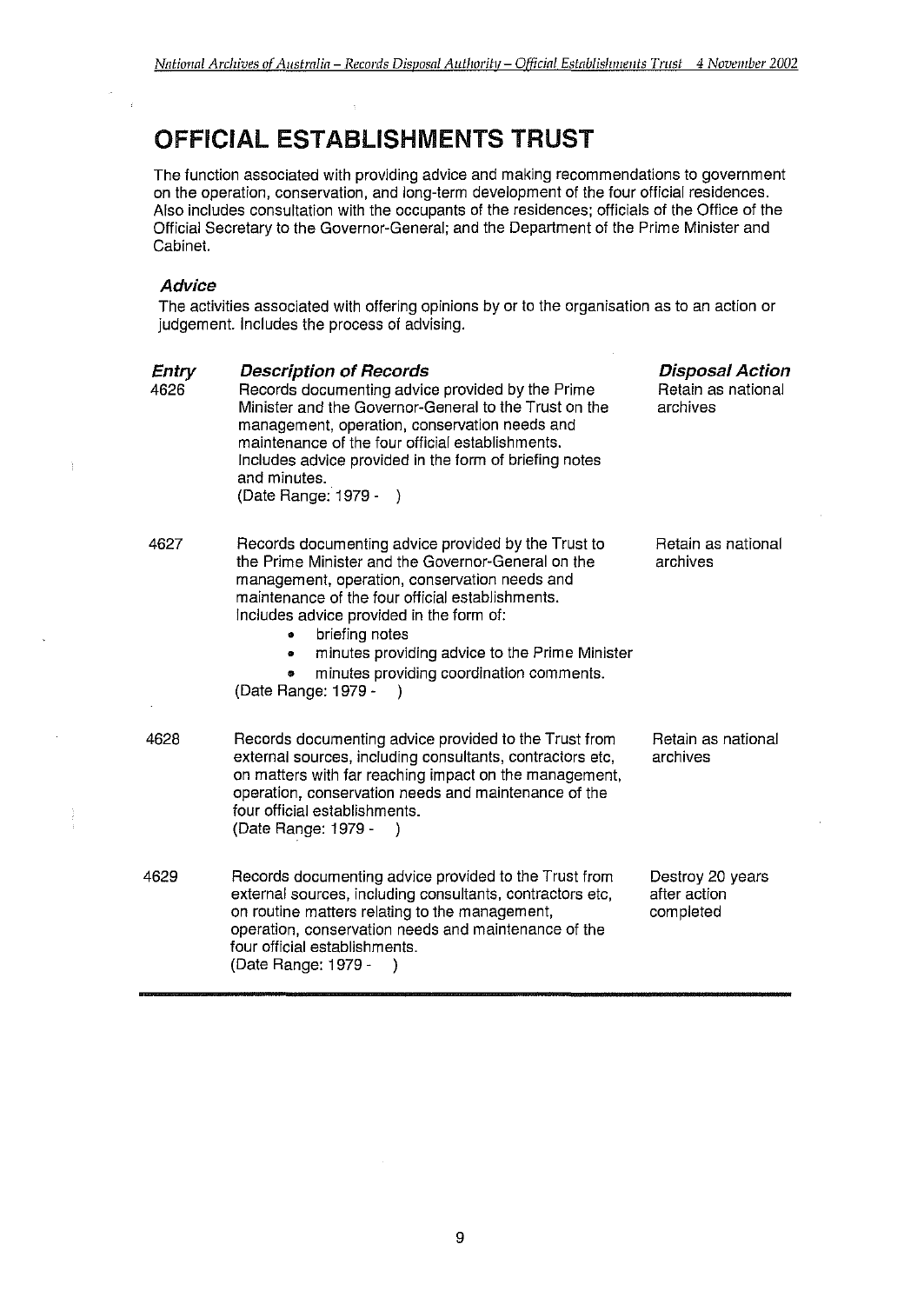The function associated with providinq advice and making recommendations to government on the operation, conservation, and long-term development of the four official residences. Also includes consuitation with the occupants of the residences; otticials of the Office of the Official Secretary to the Governor-General; and the Department of the Prime Minister and Cabinet.

#### **Arrangements**

The activities involved in arranging for a journey or trip. Includes preparing travel itineraries, authorisations, entitlements etc. Also includes arrangements made for the delivery of equipment or goods and the usage made of facilities, vehicles, equipment and space.

| Entry | <b>Description of Records</b>                                              | <b>Disposal Action</b> |
|-------|----------------------------------------------------------------------------|------------------------|
| 4630  | Records documenting arrangements for Trust members                         | Destroy 4 years        |
|       | undertaking a journey or trip for Trust work related reasons. after action |                        |
|       | (Date Range: 1979 -                                                        | completed              |

(Date Range:  $1979 - 1$ )

Destroy 4 years

### **Committees**

The activities associated with the management of committees and task forces. Includes the committee's establishment, appointment of members, terms of reference, proceedings, minutes of meetings, reports, agendas etc.

| Entry<br>4631 | <b>Description of Records</b><br>Records of committees formed by the Trust, including the<br>Trust House Committees. Includes final version of minutes;<br>reports; agendas, recommendations; supporting documents<br>(for example briefing and discussion papers); and documents<br>establishing the committees.<br>(Date Range: 1979 - ) | <b>Disposal Action</b><br>Retain as national<br>archives |
|---------------|--------------------------------------------------------------------------------------------------------------------------------------------------------------------------------------------------------------------------------------------------------------------------------------------------------------------------------------------|----------------------------------------------------------|
| 4632          | Working papers of committees formed by the Trust.<br>Includes draft agenda; notices of meetings; and draft<br>minutes.<br>(Date Range: 1979 -                                                                                                                                                                                              | Destroy 10 years<br>after last action                    |

#### **Meetings**

The activities associated with ad-hoc gatherings held to formulate, discuss, update, or resolve issues and matters pertaining to the management of the section, department, or organisation as a whole. Includes arrangements, agenda, taking of minutes etc. Excludes committee meetings.

| Entry | <b>Description of Records</b>                                                                         | Disposa               |
|-------|-------------------------------------------------------------------------------------------------------|-----------------------|
| 4633  | Final version of minutes and supporting documents<br>tabled at meetings held in relation to the Trust | Retain as<br>archives |
|       | management function.<br>(Date Range: 1979 -                                                           |                       |

**Disposal Action** ts<br>and minutes and analysis<br>and supporting and supporting the main as national as national supportional as national<br>and supporting the supportional as national as national as national supportional as national supportional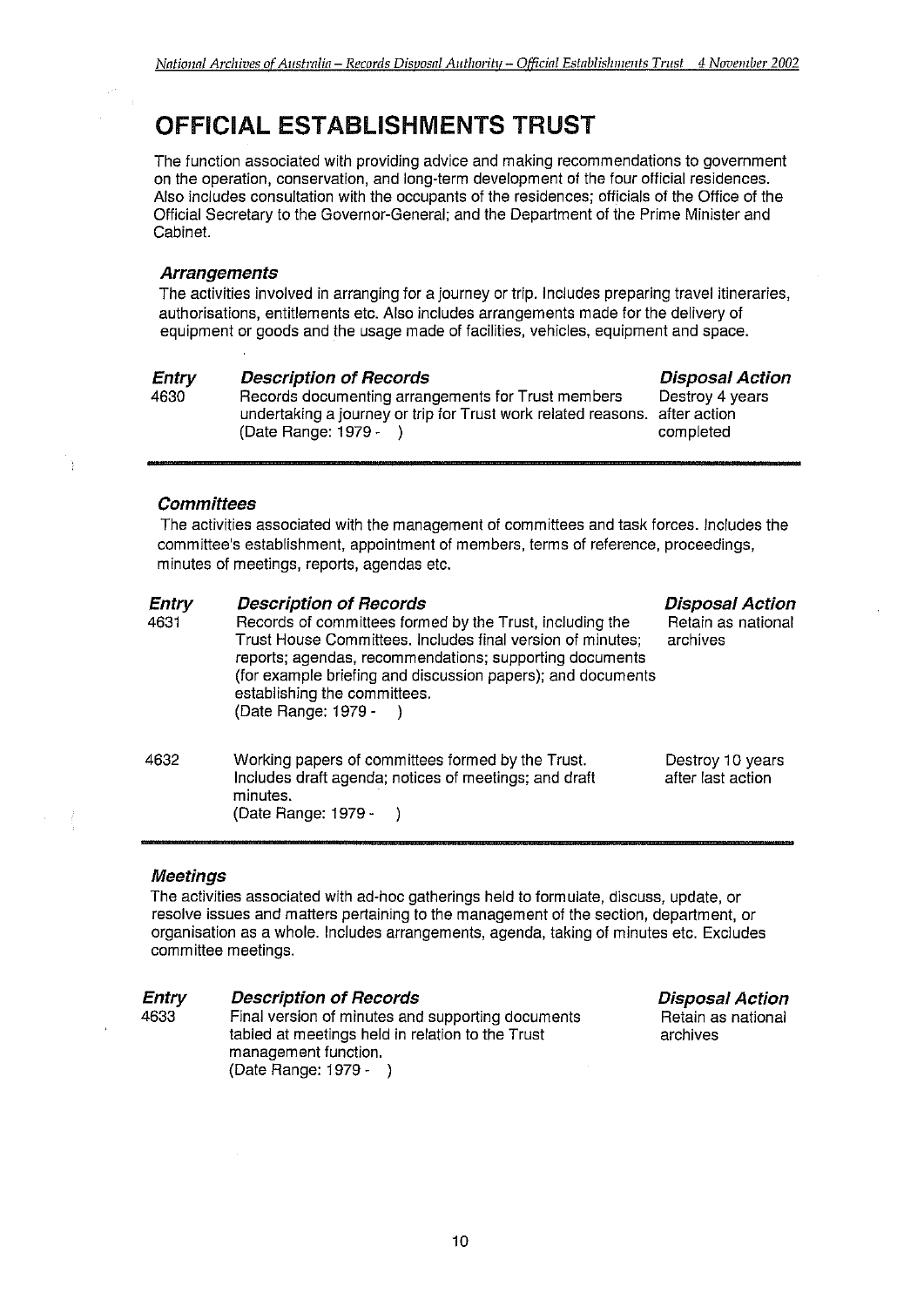The function associated with providing advice and making recommendations to government on the operation, conservation, and iong-term development of the four official residences. Also inciudes consuitation with the occupants of the residences; officials of the Office of the Official Secretary to the Governor-General; and the Department of the Prime Minister and Cabinet.

#### **Meetings - Continued**

The activities associated with ad-hoc gatherings held to formulate, discuss, update, or resolve issues and matters pertaining to the management of the section, department, or organisation as a whole. Includes arrangements, agenda, taking of minutes etc. Excludes committee meetings.

ilian<br>Kalendar

**Entry Description of Records Disposal Action**<br>4634 Working papers documenting the conduct and Destroy 5 years Working papers documenting the conduct and Destroy 5 year administration of meetings held in relation to the Trust administration of meetings held in relation to the Trust after action<br>management function. Includes draft agenda, notices completed management function. Includes draft agenda, notices of meetings and draft minutes. (Date Range: 1979 - )

#### **Reporting**

The processes associated with initiating or providing a formal response to a situation or request (either internal, external or as a requirement of corporate policies), and to provide formal statements or findings of the results of the examination or investigation. Includes agenda, briefing, business, discussion papers, proposals, reports, reviews and returns.

| Entry<br>4635 | <b>Description of Records</b><br>Final versions of formal House Committee reports<br>incorporated into Trust minutes.<br>(Date Range: 1979 -                                                                                            | <b>Disposal Action</b><br>Upon completion<br>of Trust minutes<br>destroy copies of<br>House Committee<br>reports |
|---------------|-----------------------------------------------------------------------------------------------------------------------------------------------------------------------------------------------------------------------------------------|------------------------------------------------------------------------------------------------------------------|
| 4636          | Final versions of formal internal reports, external<br>contractor reports and reports made to external agencies<br>on the management, operation, conservation and<br>maintenance of the official establishments.<br>(Date Range: 1979 - | Destroy 20 years<br>after action<br>completed                                                                    |
| 4637          | Final versions of periodic internal reports on general<br>administrative matters used to monitor and document<br>recurring Trust activities<br>(Date Range: 1979 - )                                                                    | Destroy 10 years<br>after action<br>completed                                                                    |
| 4638          | Working papers used for the preparation of reports<br>relating to the Trust management function. Includes<br>drafts, notes and comments.<br>(Date Range: 1979 -                                                                         | Destroy 5 years<br>after action<br>completed                                                                     |